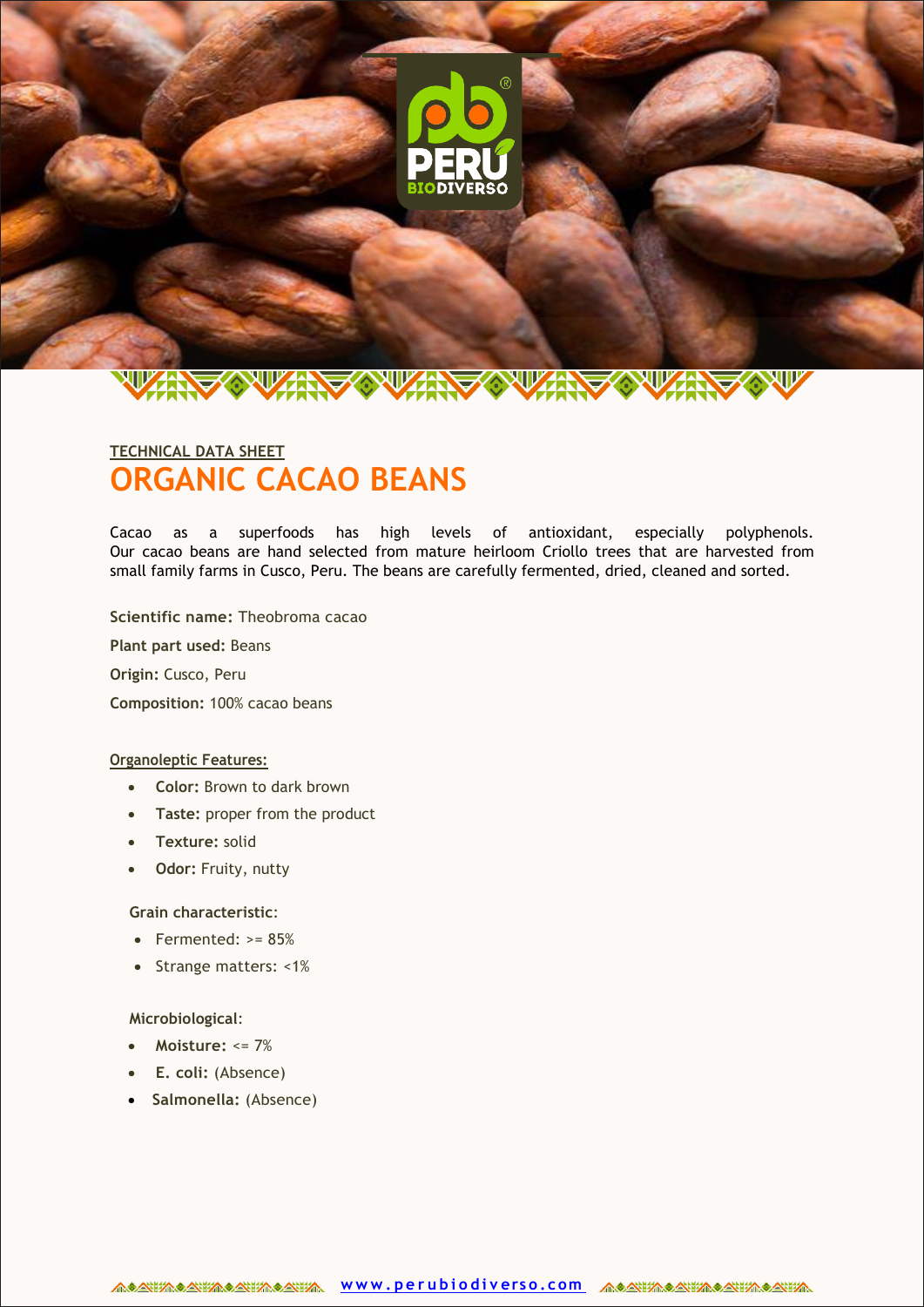#### **Recommended uses:**

Criollo cacao beans are used to make the world's finest chocolate products. Also is a raw material from the factories where they convert the cacao beans into nibs, cacao liquor, cacao butter, chopped cacao cake, cacao powder. They are used in the food industry, cosmetology and medicine.

#### **Packaging:**

Double-Layered Polyethylene bag, containing 6 Kg into carton box of 12 Kg.

**Shelf life:** 12 months, as long as the package is stored sealed in a recommended conditions.

#### **Storage:**

Keep in cool and dry environment among 20-25 °C (68-77 °F), free of plagues and strong or disagreeable odors. Away from sunlight or other heat sources.

#### **Transport conditions:**

It is transported respecting the appropriate conditions of hygiene and sanitation, to avoid the contamination of the product.

## **Certifications:**



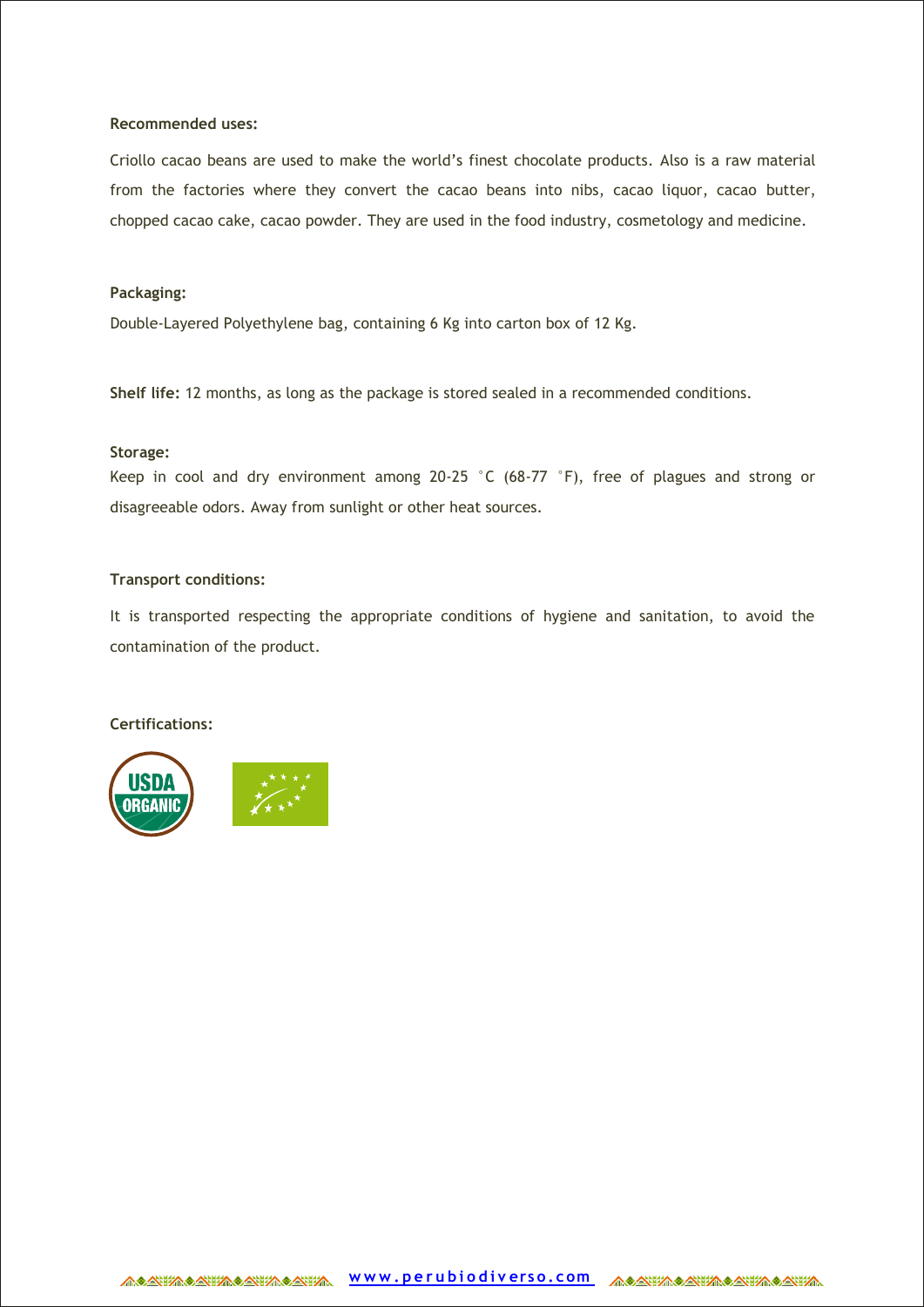

# **ORGANIC CACAO NIBS TECHNICAL DATA SHEET**

Cacao as a superfoods has high levels of antioxidant, especially polyphenols. Our organic cacao nibs come from beans carefully fermented, dried, cleaned and roasted at a temperature of no more than 45° C. After cooling off the beans are shelled and the nibs are filtered from foreign material.

**Scientific name:** Theobroma cacao

**Plant part used:** Beans

**Origin:** Cusco, Peru

**Composition:** 100% cacao beans

#### **Organoleptic Features:**

- **Color:** dark brown
- **Taste:** proper from the product
- **Texture:** solid
- **Appearance:** small pieces

**Microbiological**:

- **Moisture:** <5%
- **E. coli:** (Absence)
- **Salmonella:** (Absence)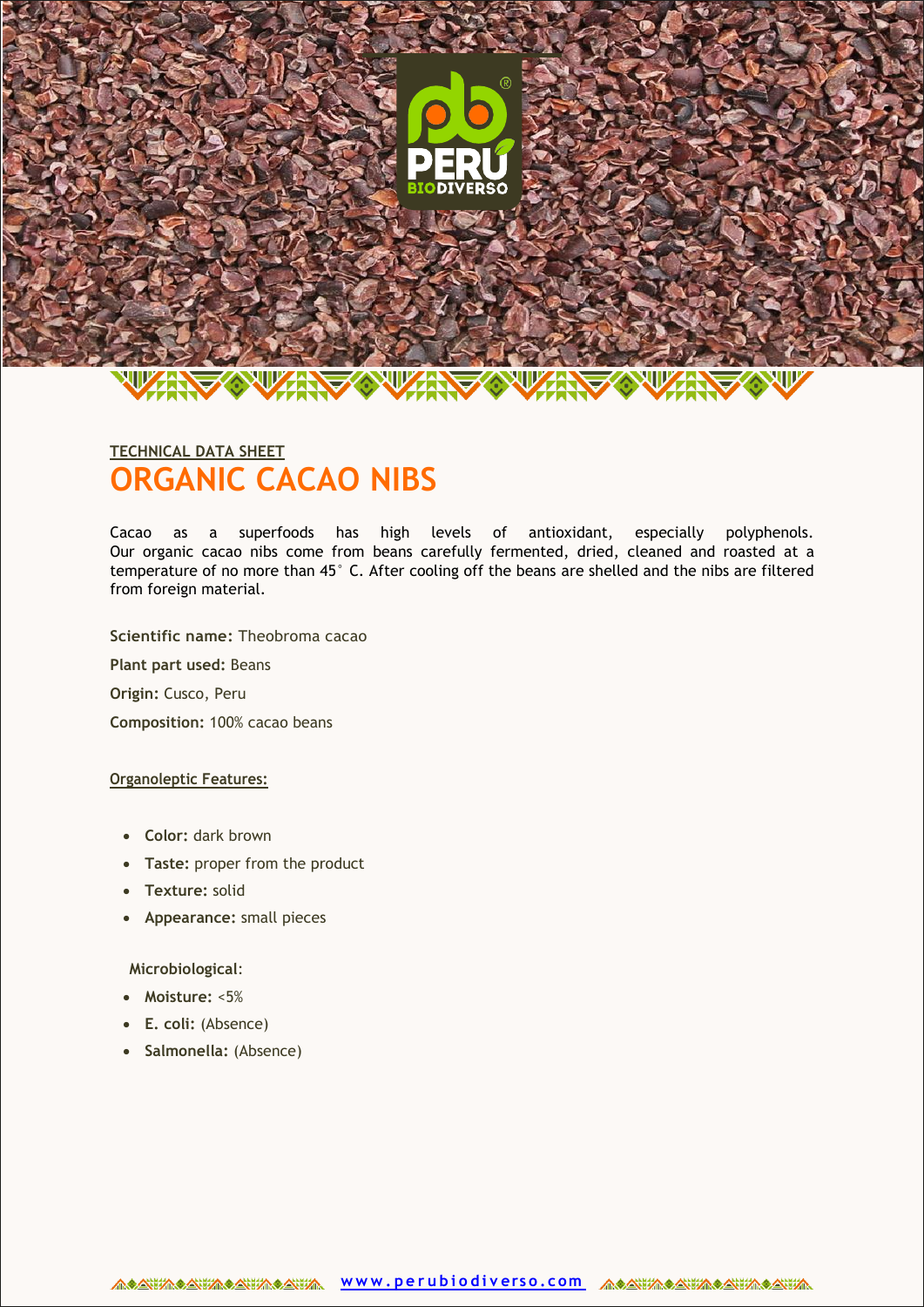#### **Recommended uses:**

Direct consumption as a healthy snack. Also used in the food industry as an ingredient in granola, energy/chocolate bars, smoothies, fine chocolate, desserts and bakery.

#### **Packaging:**

Double-Layered Polyethylene bag, containing 6 Kg into carton box of 12 Kg.

**Shelf life:** 24 months, as long as the package is stored sealed in a recommended conditions.

#### **Storage:**

Keep in cool and dry environment among 20-25 °C (68-77 °F), free of plagues and strong or disagreeable odors. Away from sunlight or other heat sources.

#### **Transport conditions:**

It is transported respecting the appropriate conditions of hygiene and sanitation, to avoid the contamination of the product.

## **Certifications:**



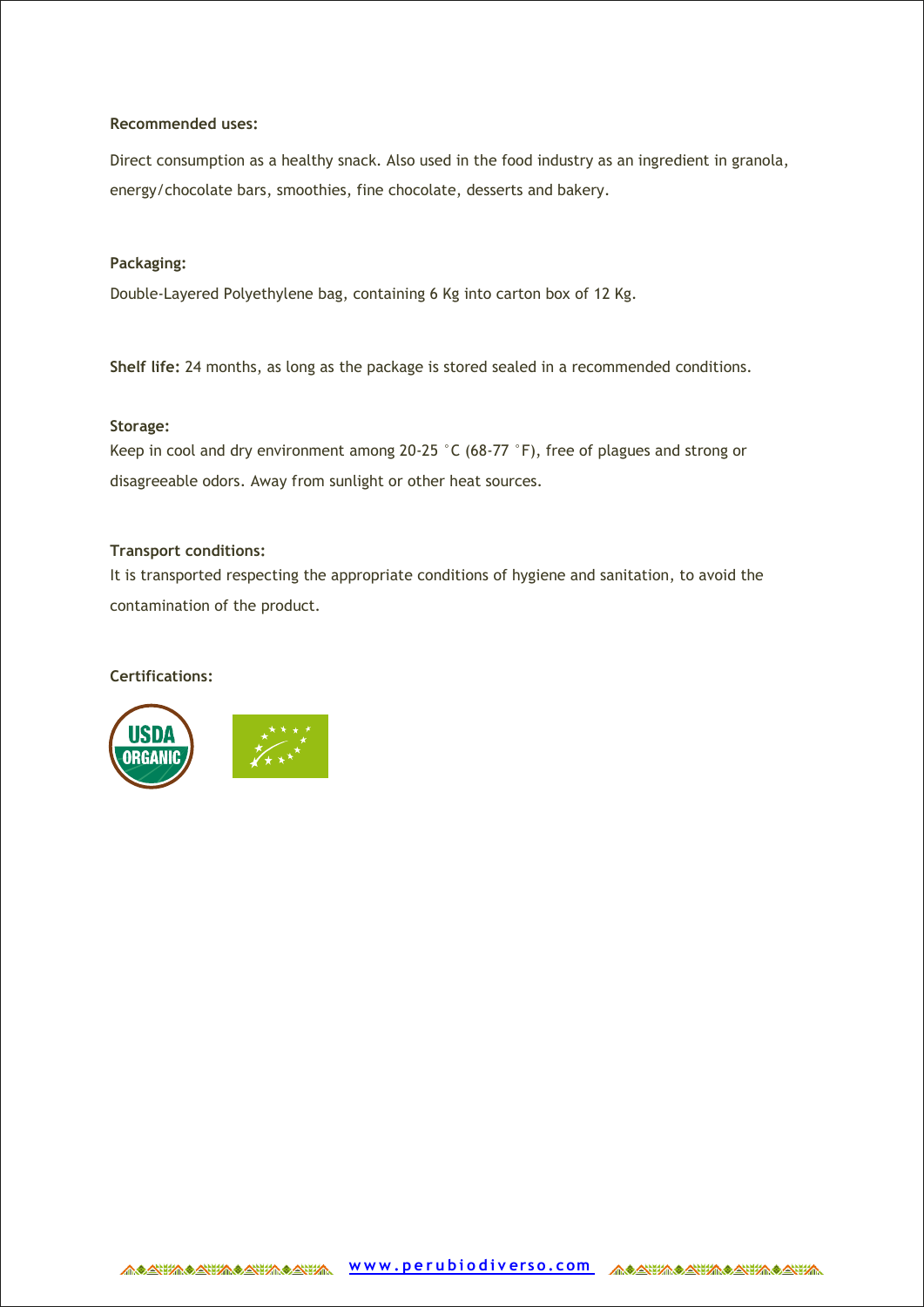

# **ORGANIC CACAO POWDER TECHNICAL DATA SHEET**

Cacao as a superfoods has high levels of antioxidant and it's rich in polyphenols. Organic cacao powder is made from roasted (max 45º C) beans which are then husked.

The cacao nibs are milled and pressed to produce a fine powder.

Natural 10-12 cacao powder does not go through an alkalization process and therefore has a higher acidic pH level and lighter color

**Scientific name:** Theobroma cacao **Plant part used:** Beans **Origin:** Cusco, Peru **Composition:** 100% cacao beans

## **Organoleptic Features:**

- **Color:** light brown
- **Taste:** proper from the product
- **Texture:** fine powder

**Microbiological**:

- Moisture: <5%
- E. coli (Absence)
- Salmonella (Absence)